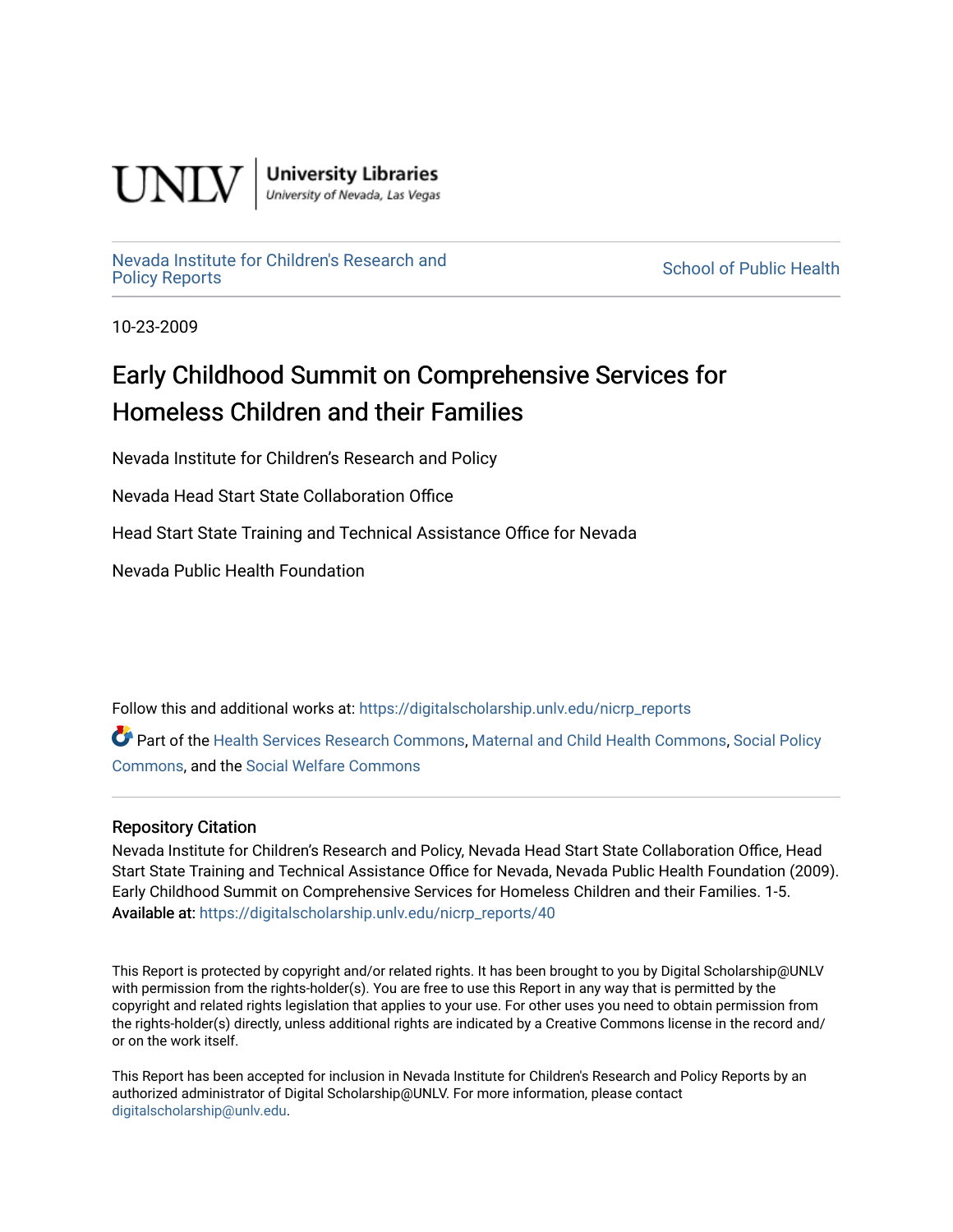### **Early Childhood Summit on Comprehensive Services for Homeless Children and their Families**

**October 23, 2009 Las Vegas, Nevada**

On October 23, 2009 the Nevada Head Start State Collaboration Office in partnership with the Nevada Institute for Children's Research and Policy, Head Start State Training and Technical Assistance Office for Nevada and the Nevada Public Health Foundation sponsored the Early Childhood Summit on Comprehensive Services for Homeless Children and Their Families. The Summit brought together 142 professionals working with homeless children and families in Nevada from a variety of different organizations and backgrounds. The goal of the summit was to discuss the problem of families experiencing homelessness and offer solutions to professionals in how to better serve these populations.

Shirley Fan‐Chan from Horizons for Homeless Children delivered a keynote address about the need for early education for children experiencing homelessness. She emphasized the list of reasons that people fall into homelessness: loss of jobs; health or mental issues; domestic violence; lack of affordable housing, etc. One factor will not drive family into homelessness right away. It takes multiple factors to make that happened. The living wage in Las Vegas, Nevada for two adults and two children is \$26.62 per hour. This is in sharp contrast to the minimum wage, which is \$7.28 and the poverty wage, which is \$9.83. The gap between living wage and poverty wage is about \$16.79. Most families experiencing homelessness work at ether minimum or poverty wage. It doesn't take a scientist to figure out a formula that will cause homelessness. If a parent falls ill, and loses wages, the family income drops. If a parent loses a job, there is not much to save them because living at Las Vegas is expensive and resources are in short supply.

Attendees then heard from officials within Nevada about the continuum of care plans as well as a discussion of the McKinney‐Vento Act, as well as opportunities for federal funding from staff at Senator Harry Reid's office. In addition, the summit held a panel of experts who discussed helpful strategies for serving homeless populations including ways to recruit, enroll and retain them in programs and services. Finally attendees were given the opportunity to meet in their regional groups to discuss their next steps and share them with the larger group. From this session several ideas were generated about where we should go from here. These ideas were documented at the summit and are summarized in the section below.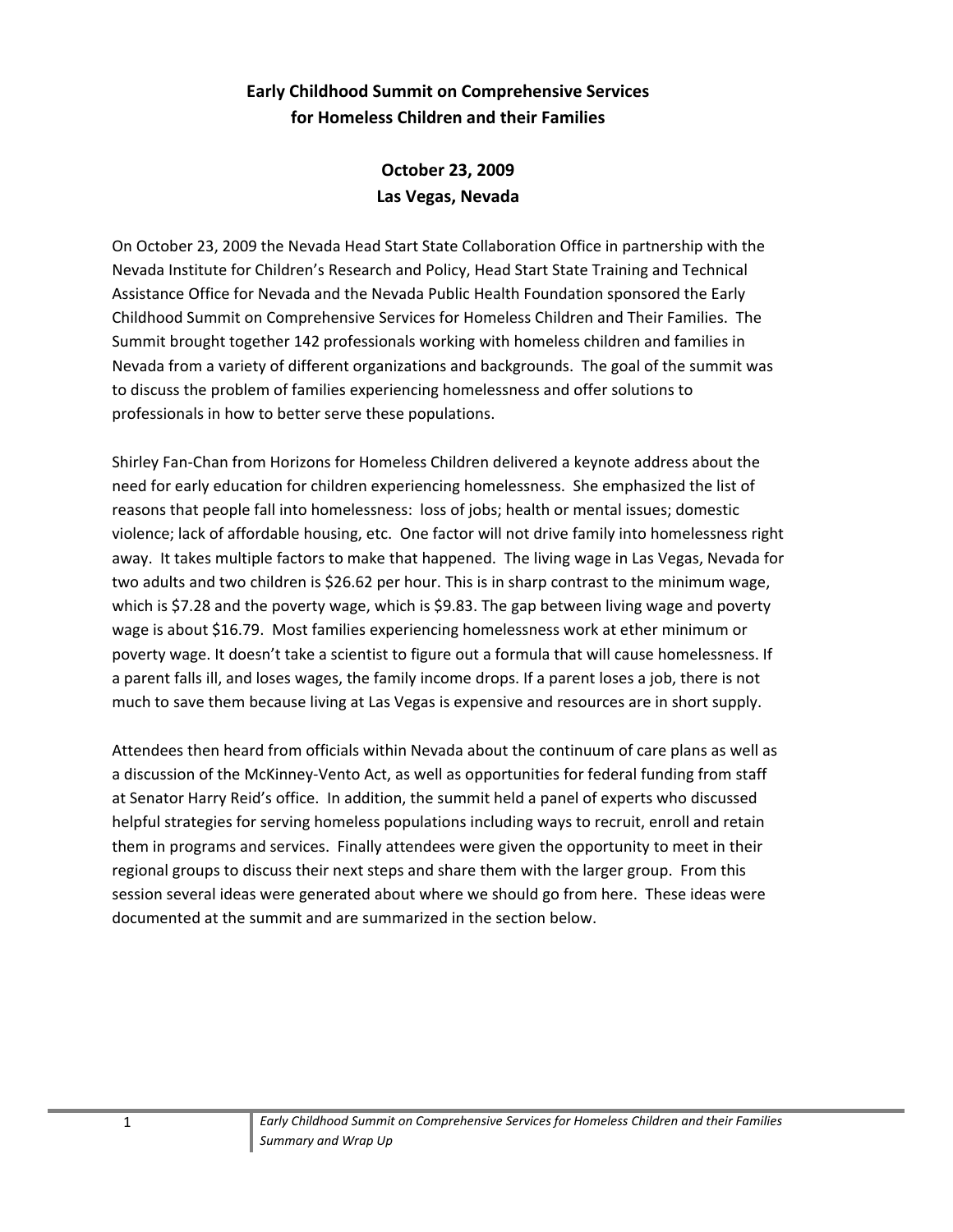#### **Next Steps:**

*Attendees were asked to sit in groups based on their geographic regions to discuss the next steps for their areas. The information shared in response to these questions is listed below and each geographic region is identified with the response.*

*1.* **Identify any gaps in services to this population** – *Overall transportation, partnerships, collaboration and systems for identifying and tracking these children were gaps identified in all areas.*

| <b>Rural Nevada</b><br><b>Washoe County</b>                                                         |                                                                                                                                                                                                                              | <b>Clark County</b>                                                                                                                                                                                                                                                                                                                                                                                                                                                                                                                                                                                                                                                                                                                                                                                                                                           | <b>State</b>                                                                                                                                                                                                                                                                                                                                                                                                                                              |  |
|-----------------------------------------------------------------------------------------------------|------------------------------------------------------------------------------------------------------------------------------------------------------------------------------------------------------------------------------|---------------------------------------------------------------------------------------------------------------------------------------------------------------------------------------------------------------------------------------------------------------------------------------------------------------------------------------------------------------------------------------------------------------------------------------------------------------------------------------------------------------------------------------------------------------------------------------------------------------------------------------------------------------------------------------------------------------------------------------------------------------------------------------------------------------------------------------------------------------|-----------------------------------------------------------------------------------------------------------------------------------------------------------------------------------------------------------------------------------------------------------------------------------------------------------------------------------------------------------------------------------------------------------------------------------------------------------|--|
| Transportation<br>Lack of<br>community<br>partnerships<br>and resources<br>to build<br>partnerships | - Transportation<br>- Access to<br>community<br>activities<br>- Services for 0-<br>4 populations<br>Strength based<br>approach to<br>service<br>delivery<br>Sources of<br>available<br>funding have<br>different<br>criteria | Insufficient systems to help this<br>$\overline{\phantom{a}}$<br>population<br>Lack of professional courtesy among<br>$\overline{\phantom{a}}$<br>agencies<br>The existence of a punitive system<br>$\overline{\phantom{a}}$<br>Stigma and language used when<br>working with undocumented workers<br>Mechanisms for identifying homeless<br>$\overline{\phantom{a}}$<br>families<br>Language barriers<br>$\overline{\phantom{a}}$<br>Lack of access to healthcare services<br>Limited mental health services<br>$\overline{\phantom{a}}$<br>Lack of awareness of programs and<br>$\overline{\phantom{a}}$<br>services available<br>Difficult to identify children ages 0-3<br>$\overline{\phantom{a}}$<br>Transportation<br>$\qquad \qquad \blacksquare$<br>Difficult to track these children<br>$\overline{\phantom{a}}$<br>because they move so frequently | Transition across early childhood<br>programs<br>Need links established among<br>$\overline{\phantom{a}}$<br>organizations<br>Right now we have relationships<br>but not high level collaboration<br>Lack of awareness of who this<br>$\overline{\phantom{a}}$<br>population is and where they are<br>Need to examine procedures for<br>information collection around<br>residency<br>Need training for personnel about<br>issues related to homelessness |  |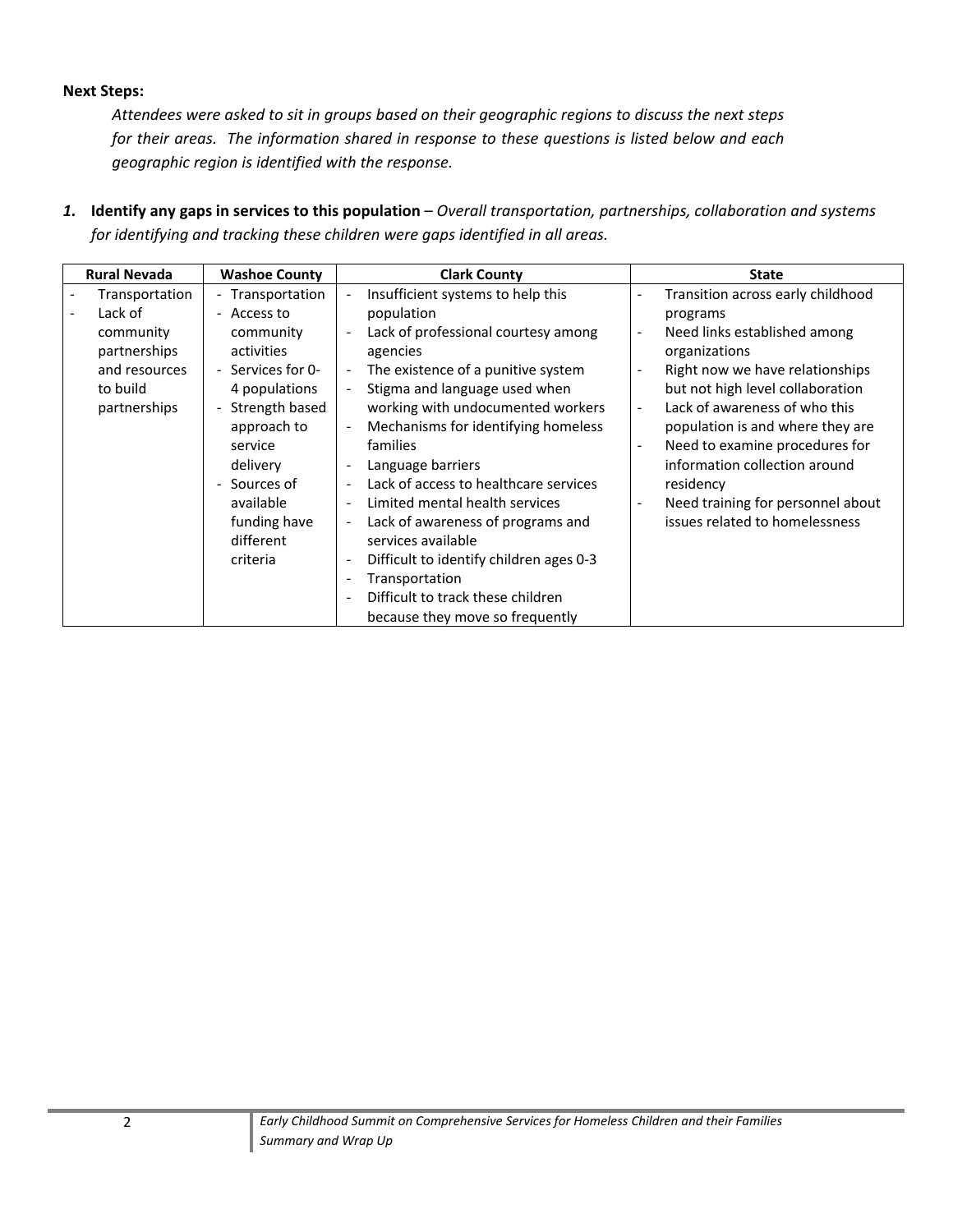*2.* **What additional resources may be needed to better serve this population?** – *In all areas again improved transportation, streamline administrative processes, improved access to services and increased/improved collaboration and communication between agencies were identified as resources needed to better serve this population.*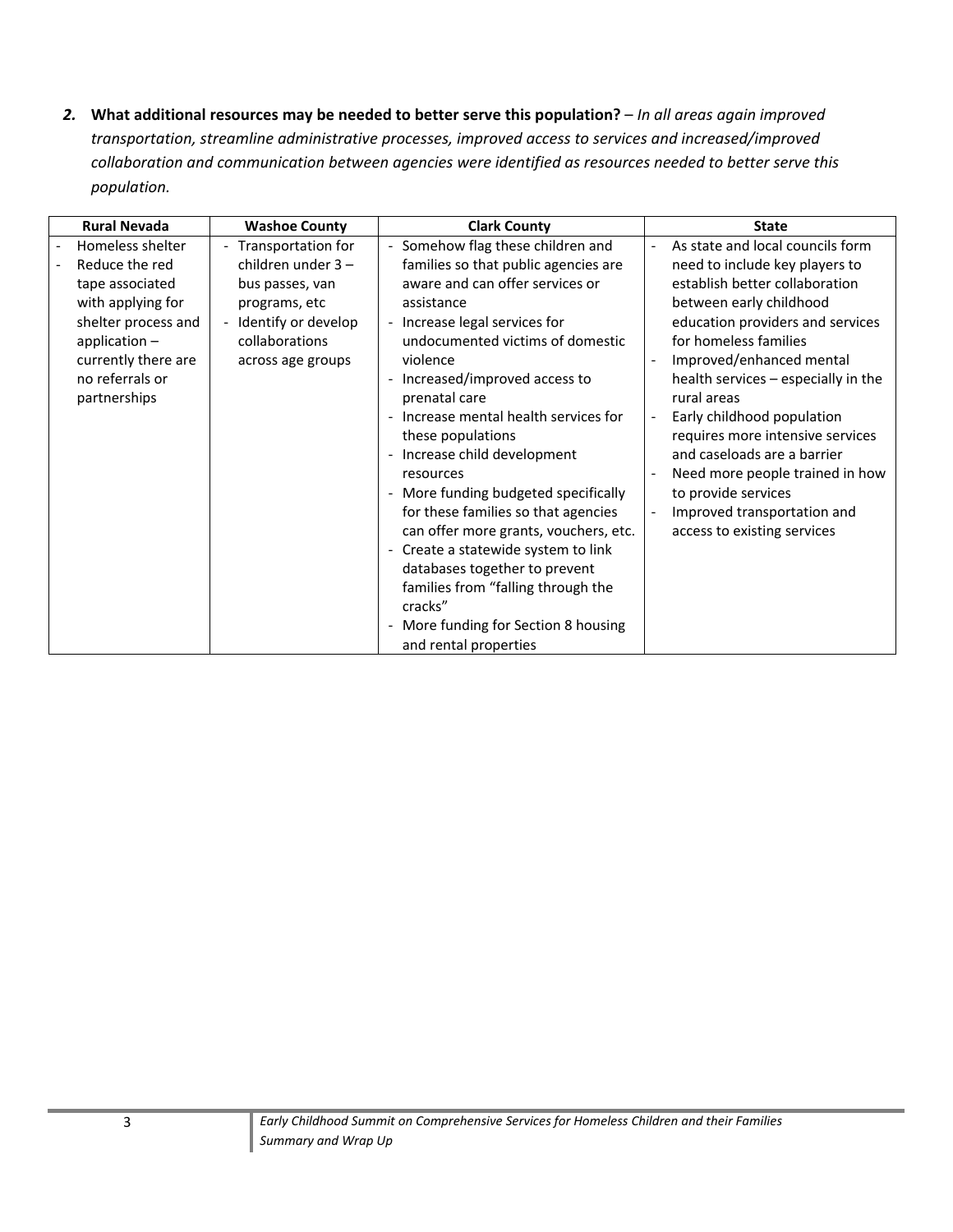3. How can current partnerships and resources be improved to support early childhood educators in their work with homeless children 0-5 years of age? - In all regions areas for improvements were identified for community *coalition building, improved communication, and additional training for staff working with these children and families.*

| <b>Rural Nevada</b>                                                                                                                                                                                                                                                                                                                                   | <b>Washoe County</b>                                                                                 | <b>Clark County</b>                                                                                                                                                                                                                                                                                                                                                                                                         | <b>State</b>                                                                                                                                                                                                                                                                                                                                                                                                                                                                  |
|-------------------------------------------------------------------------------------------------------------------------------------------------------------------------------------------------------------------------------------------------------------------------------------------------------------------------------------------------------|------------------------------------------------------------------------------------------------------|-----------------------------------------------------------------------------------------------------------------------------------------------------------------------------------------------------------------------------------------------------------------------------------------------------------------------------------------------------------------------------------------------------------------------------|-------------------------------------------------------------------------------------------------------------------------------------------------------------------------------------------------------------------------------------------------------------------------------------------------------------------------------------------------------------------------------------------------------------------------------------------------------------------------------|
| Partners need to<br>create a coalition<br>of community<br>members that are<br>interested in<br>homelessness and<br>wants to be a part<br>of a team to come<br>up with solutions<br>Utilize the<br>"Provider's<br>Breakfast" to<br>discuss the topic<br>Utilize the<br><b>Coalition Group</b><br>to gain grant<br>funds to assist<br>homeless families | - Meet with parent<br>involvement<br>facilitators form<br>school districts and<br>homeless advocates | Create a system where paperwork<br>$\overline{\phantom{a}}$<br>is more seamless<br>Improve communication and<br>$\overline{\phantom{0}}$<br>collaboration - we need to meet<br>and talk more<br>- Need training on how to build,<br>maintain, and strengthen<br>collaborative partnerships<br>Create a disk or electronic medical<br>record<br>Create a radio channel with<br>$\overline{\phantom{0}}$<br>looping community | Increase communication among<br>agencies<br>Campaign to restructure<br>$\overline{\phantom{a}}$<br>terminology to put the emphasis<br>on system issues rather than the<br>individuals - "persons<br>experiencing homelessness"<br>Broaden perspectives – programs<br>may only focus on their own<br>responsibilities and should be<br>aware of what happens before and<br>after their involvement or those<br>things that are outside the scope<br>of their responsibilities. |